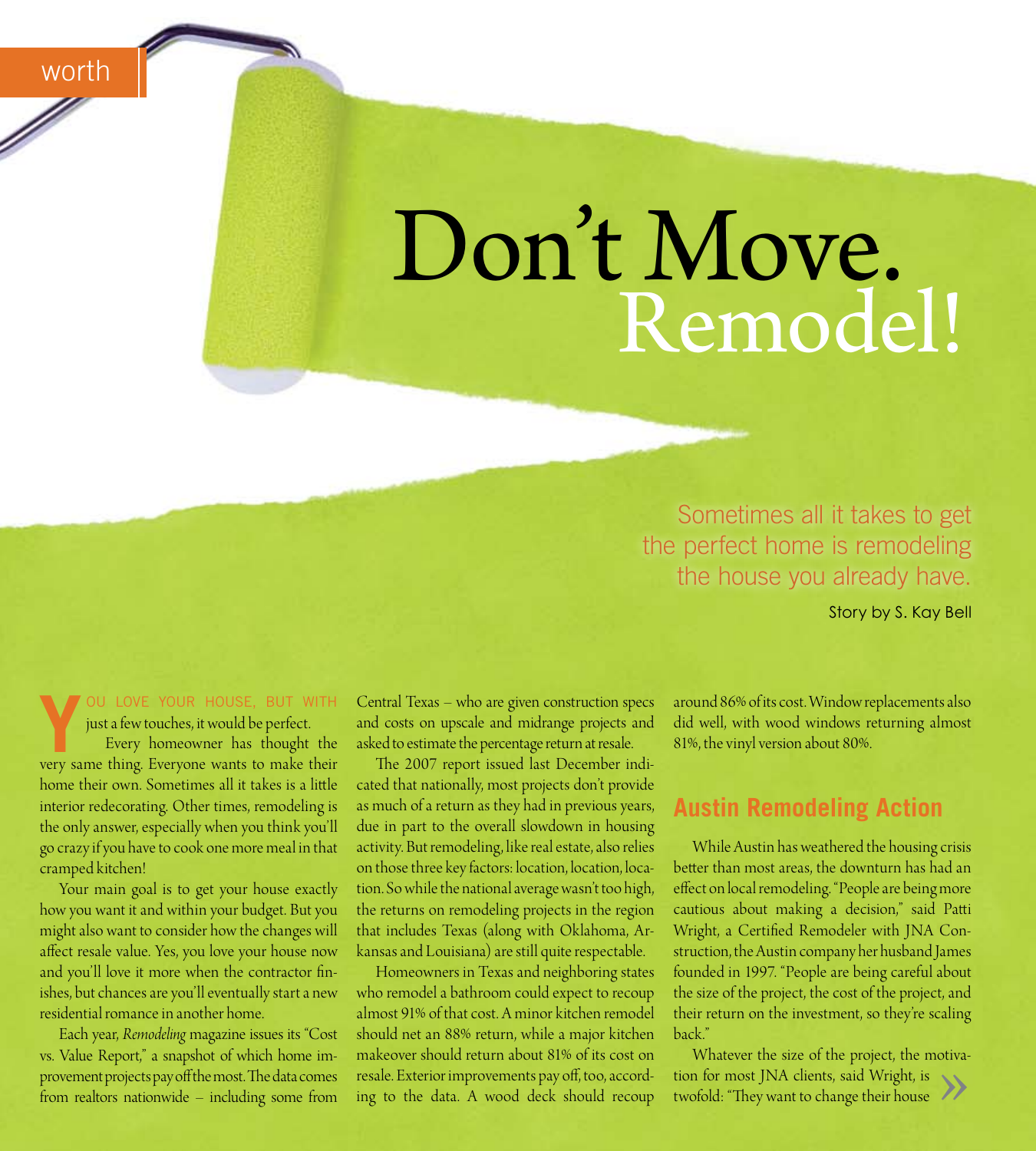#### **HOW BEAUTY KEEPS ITS COOL**

The lighter-than-air formulas are resistant to perspiration and allow skin to breathe naturally. A natural sunscreen and anti-oxidant rich line of mineral cosmetics protect skin and keep it healthy and cool in the toughest conditions.

#### 1206 W. 38th St. • 26 Doors Center • 512.320.8732 raecosmetics.com

# Travis OB-GYN Associates

Where women of all ages and lifestyles find expert medical care and cosmetic treatments delivered by highly skilled and well respected physicians.

#### **Obstetrics** & Gynecology Services

- · Women's Preventive Healthcare
- Complete Obstetrical Care
- Infertility
- Specialist in Minimally Invasive Surgery
- Urogynecology
- In-Office Treatment for Abnormal Bleeding (Ablations)
- Bone Density & Ultrasound

#### Seton Northwest Hospital Health Plaza 11111 Research Blvd., Suite 450

www.travisobgyn.com

**Call Today For Appointment:**  $(512)$  241-7200 Physician: Patrick S. Pevoto, M.D., F.A.C.O.G.

**Aesthetics Services** 

• Laser Vascular Treatments

· Treatment for dyschromia

& facial telangiectasia

• Skin Rejuvenation

• Laser Skin Tightening

• 3D Skin Rejuvenation

• Laser Hair Removal

for themselves, but they usually have in mind resale value," she said. "We tell them that if they're gong to live there five years, it's not all about the money. You'll also have the enjoyment of the project. But if it's for the shorter term, they should focus more on resale potential."

The most remodeled spaces are bathrooms and kitchens, the two mostused rooms in a house. When it comes to bathrooms, plumbing issues also sometimes prompt homeowners to expand the scope of the repairs into a full-fledged remodeling job.

Greg and Amy Lemen are helping keep kitchen upgrades at the top of the remodeling list. This year they tackled the kitchen in their 17-year-old Austin home. The major problem, said Greg Lemen, was an "enormous and obnoxious" island which prevented the couple from opening appliance doors completely. After getting two estimates that were twice what the Lemens had

#### **Three Ways to Stretch Your Remodeling Budget**

Even a small remodeling job can cause budgetary worries. But here are three things you can do to make sure you get the results you want at the price you want to pay.

- 1 Plan Ahead. Go through the design process with your remodeler first and choose everything you want to include in the new room, from appliances to light fixtures. This will define your budget and prevent hasty, costly changes later in the project.
- 2) **Comparison Shop.** Compare products and their prices carefully before you make

budgeted, the couple came at the project from a different direction. They decided to work with smaller crews referred by friends.

More importantly, they realized they could live with the kitchen being a work-in-progress for a while. That approach allowed them to make more considered remodeling choices. Lemen cites the flooring as an example. "We lived with a concrete floor for a while, but it also gave us time to make some decisions," he said. The couple wanted the changes to be as environmentally friendly as possible and by waiting and evaluating options, eventually decided to go with cork. "It's been a heck of a lot of fun for me," said Lemen. "I learned a lot. You have to be involved, but be willing to adjust."

## **Plan for Problems**

The Lemens definitely had to adjust when they discovered that the French doors they were planning to replace had been, unbeknownst to them, leaking. "Money flowed out the back door literally when we found we had a water issue to fix, too," said Lemen.

Such surprises are not uncommon, and they're why Wright always tells her clients to have a budget cushion of 15-to-20%. "You never know what you're going to find when you open a wall," said Wright. "Rotten studs, plumbing where you thought you were going to put a door that you now have to relocate. Suddenly you've just run into something that's going to cost another \$10.000."

The good thing about a cushion is that it can always be used. If you have to spend more to deal with a remodeling glitch, you have the money so the work can continue on schedule. If you don't encounter a problem, you can use the extra cash to pay off the project or to furnish the new space.

80 austinwoman ★ October 2008